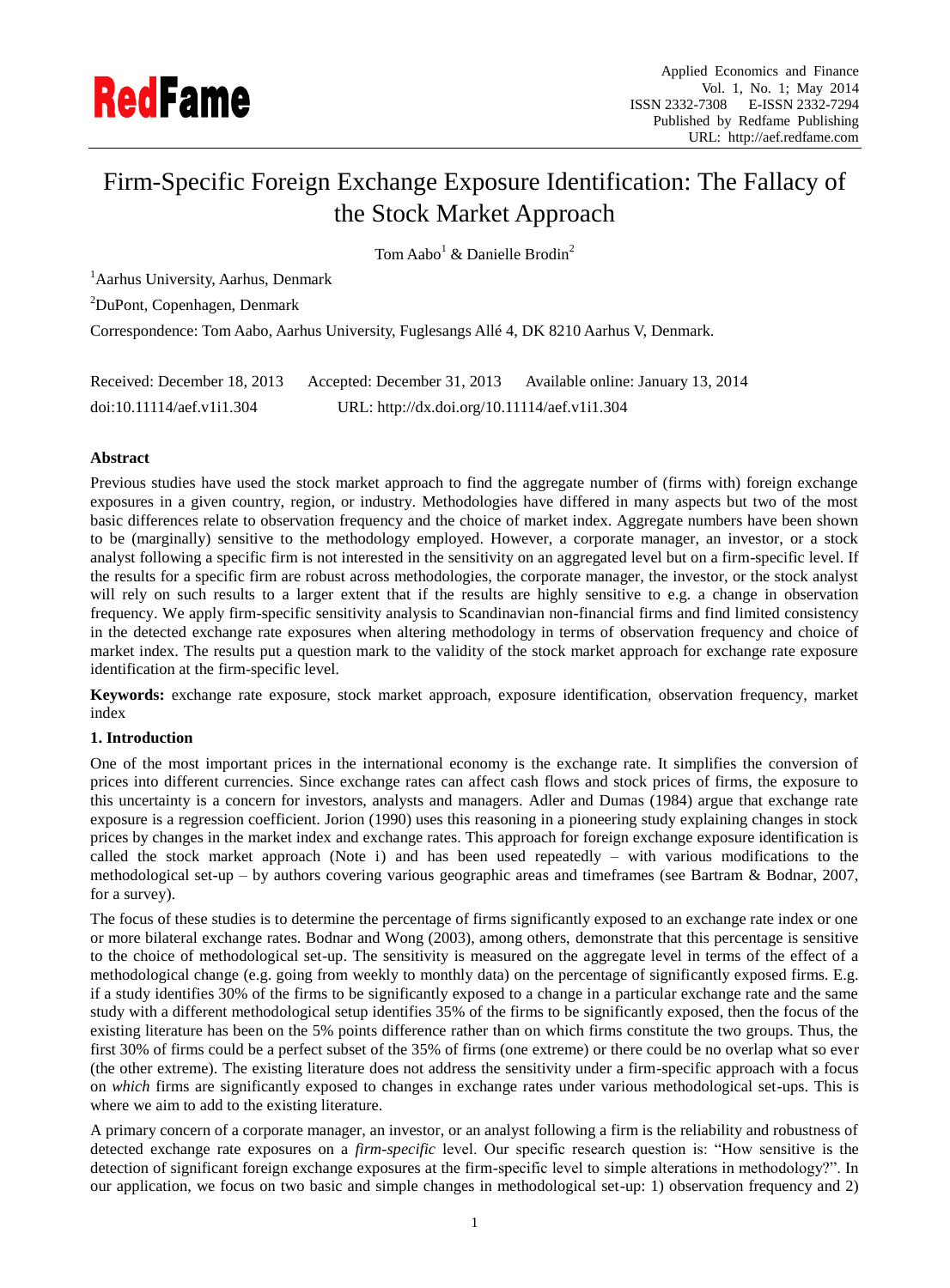market index. We find that the significance of exchange rate exposures at the firm-specific level is highly sensitive to these basic changes in methodological set-up. We define *defection rate* as the percentage of exposures that cannot be confirmed when the methodological set-up is changed. We find defections rates in the range of 73% to 89% for changes in observation frequency and defection rates in the range of 43% to 48% for changes in the market index. The high sensitivity at the firm-specific level puts a question mark to the validity of the stock market approach for detection of exchange rate exposures at the *firm-specific* level. We further investigate the important currencies as identified in the corporate annual reports but do not find that a particular methodological set-up (e.g. weekly as opposed to monthly observations) is superior.

Our results are based on an analysis of exchange rate exposures at the firm-specific level for large, non-financial firms in Scandinavia (Note ii) in the period 1999-2006. The Scandinavian countries are small open economies with a considerable export and import activity which makes them relevant for studies related to foreign exchange exposures. The Swedish krona (SEK) and the Norwegian krone (NOK) are freely floating while the Danish krone (DKK) is pegged to the Euro (EUR). Sweden and Denmark are members of the EU while Norway is not. This heterogeneity in terms of exchange rate regime and economic cooperation serves as a platform to verify the general character of our results.

The paper contributes to the existing literature by showing the un-reliability of the stock market approach for exchange rate exposure identification at the firm-specific level (as opposed to the aggregate level in previous studies). To the best of our knowledge this is the first paper to focus on this important issue. The paper is organized as follows. The following section reviews the literature on the use of the stock market approach for exchange rate exposure identification. Section 3 states the methodology of the study. Section 4 reports descriptive statistics and correlation coefficients. Section 5 analyzes the aggregate sensitivities to changes in methodological set-up while section 6 analyzes the firm-specific sensitivities to such changes. Section 7 concludes.

#### **2. Review of Literature**

Adler and Dumas (1984) argue that the traditional accounting approach is inadequate for measuring economic exposures. Instead, they propose a linear regression where the coefficient for the independent variable (in their example the French franc / U.S. dollar exchange rate) is a measure of the exposure of the dependent variable (in their example the value of a French asset measured in U.S. dollar). Jorion (1990) adopts the use of a regression coefficient as a measure of exposure and investigates the foreign exchange exposure of U.S. multinational firms. Jorion uses the following equation (Note iii):

$$
R_{it} = \beta_{0i} + \beta_{2i}R_{st} + \beta_{3i}R_{mt} + \eta_{it}, \qquad t = 1, \dots, T,
$$
 (1)

where  $R_i$  is the rate of return on the *i*th firm's common stock,  $R_{st}$  is the rate of change in a trade-weighted exchange rate index, and  $R<sub>mt</sub>$  is the rate of return on the value-weighted market index. This basic reasoning and thus this basic equation form the backbone of subsequent studies of exchange rate exposures covering various geographic areas and timeframes.

Bartram and Bodnar (2007) provide an overview of 30 such studies covering large samples of non-financial firms. More lately the stock market approach has been used in studies by Muller and Verschoor (2006a) on European non-financial firms; Makar and Huffman (2008) on U.K. multinationals; Aggarwal and Harper (2010) on U.S. domestic non-financial firms; Bartram, Brown, and Minton (2010) on international manufacturing firms; Huffman, Makar, and Beyer (2010) on U.S. manufacturing firms; Agyei-Ampomah, Mazouz, and Yin (2012) on U.K. non-financial firms; and Al-Shboul and Anwar (in press) on Canadian non-financial firms. Authors use different methodological set-ups – e.g. monthly versus weekly data, value-weighted versus equally-weighted market indexes, local market indexes versus international market indexes, one-factor versus three-factor market models, non-orthogonalization versus orthogonalization, etc. – but the foundation is the basic reasoning and equation of Jorion (1990) as listed above.

The frequent use of the stock market approach for foreign exchange exposure identification may seem puzzling given that the risk management literature primarily focuses on the impact of exchange rates on corporate cash flows rather than the impact of exchange rates on stock prices – e.g. the financial distress motive as argued by Smith and Stulz (1985) and the underinvestment motive as argued by Froot, Scharfstein, and Stein (1993). Few studies use a cash flow approach (Note iv) but since a stock price is the discounted value of future cash flows, changes in stock prices may serve as a proxy for changes in cash flows. Bartram (2007) finds that "the impact of exchange rate risk on stock prices and cash flows is similar and determined by a related set of economic factors".

The focus of the above-mentioned studies is to determine the percentage of firms significantly exposed to an exchange rate index or bilateral exchange rates (Note v). The studies generally find that firms in more closed economies like the U.S. are less exposed to changes in foreign exchange rates than firms in more open economies e.g. in Europe (see Friberg & Nydahl, 1999, and Muller & Verschoor, 2006a, among others). Also generally, the empirical studies find fewer firms with significant foreign exchange exposure than theory prescribes. Bartram et al. (2010) explain this "puzzle" by showing that firms limit their actual exposures by passing through part of foreign exchange rate changes to customers and by utilizing operational and financial hedges – thus limiting the residual exposure identified by the stock market approach.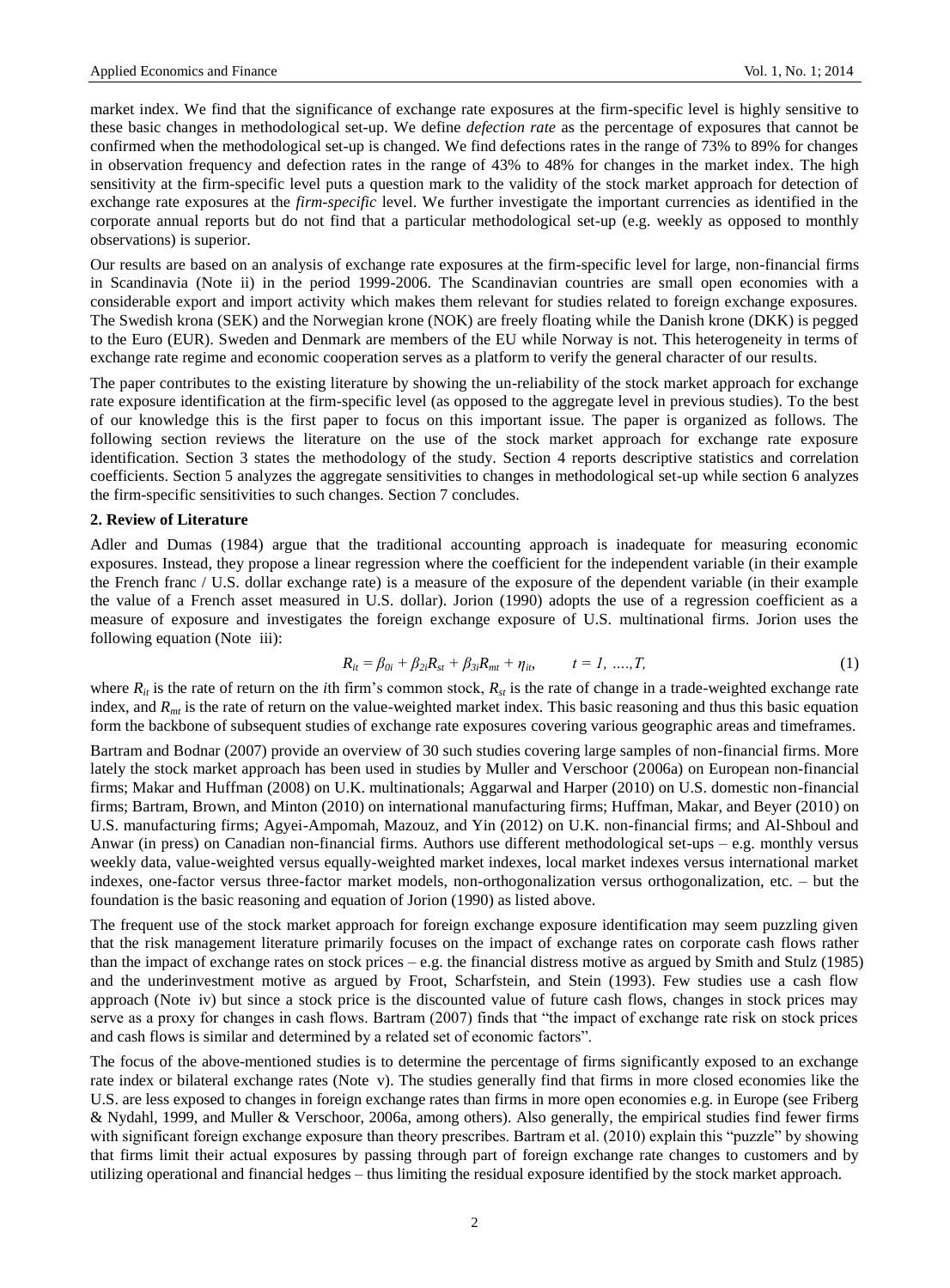The diversity of research methodologies in relation to the stock market approach emphasizes the need to investigate the sensitivity of exchange rate exposures to methodological choices. Bodnar and Wong (2003) demonstrate the aggregate sensitivity to changes in the market index and changes in the time horizon for measuring returns (see also Doukas, Hall, & Lang, 2003, on the choice of time horizon and Pritamani, Shome, & Singal, 2004, on the choice of market portfolio). However, the focus is on the aggregate level as opposed to the firm-specific level. To the best of our knowledge a large sample focus on the sensitiveness of foreign exchange rate exposures to methodological changes at the firm-specific level has not been done previously.

### **3. Methodology of Study**

We investigate the exchange rate exposure of all large Scandinavian non-financial firms listed on their respective domestic stock markets. The domestic stock markets in question are Stockholm Stock Exchange, Oslo Stock Exchange and Copenhagen Stock Exchange. The Stockholm Stock Exchange and Copenhagen Stock Exchange are part of the OMX Nordic Exchange. The period investigated covers eight years, from the introduction of the Euro in January 1999 to December 2006.

The sample firms are restricted to firms that have been active and quoted on the stock exchange in question during the whole period from 1999 to 2006. The choice of only active firms during the whole sample period may introduce survivorship bias. However, because exchange rate risk is only one (minor) risk among a range of other risk factors facing non-financial firms, it is not likely that implications from the exchange rate exposure have had a markedly connection with delisting of firms. The sample of firms is further restricted to firms with total sales of at least 100 million Euro according to the Amadeus database. The size restriction reduces the potential problem of illiquid stocks. All other information is collected from the Thompson Datastream database. The total sample consists of 157 listed Scandinavian non-financial firms (77 Swedish firms, 52 Danish firms, and 28 Norwegian firms).

We follow the reasoning of Jorion (1990) and numerous subsequent empirical studies and quantify the foreign exchange rate exposure with the following two-factor model:

$$
R_{it} = \alpha_i + \beta_{Mi} R_{Mt} + \beta_{FXi} R_{FXi} + \varepsilon_{it}, \qquad i = 1, \ldots, N \qquad t = 1, \ldots, T \qquad (2)
$$

 $R_i$  is the rate of return (dlog) for stock *i* at time *t*;  $a_i$  is a constant;  $\beta_{Mi}$  is the regression coefficient which describes the market risk of stock *i*; *RMt*, is the rate of return (dlog) on a market portfolio; *βFXi* is the regression coefficient which describes the exchange rate exposure;  $R_{FX}$  is the rate of return (dlog) on the exchange rate (either an index or bilateral exchange rates) in question at time  $t$ ;  $\varepsilon_{it}$ , is the random error at time t. The inclusion of the return on a market portfolio as an explanatory variable effectively makes the identified exchange rate exposure a residual or extra-market exchange rate exposure. In line with previous studies we will in the following refer to the residual exchange rate exposure as simply the exchange rate exposure.

Bodnar and Wong (2003) and Muller and Verschoor (2006b) argue that the efficient market theory implies that the exchange rate exposure should be independent of the observation frequency. The most commonly used observation frequency of the stock return data is monthly frequency (Bartram & Bodnar, 2007) followed by weekly frequency. Few studies use quarterly or daily frequency. Iorio and Faff (2001) argue that the use of daily data is significantly stronger than the use of monthly data but Chow, Lee, and Solt (1997) argue that a longer return horizon is appropriate since daily data introduces too much noise relative to low frequency data. Bodnar and Wong (2003) find that the lengthening of the return horizon has minimal impact on the exposure estimates. In our analysis we use weekly and monthly returns. The weekly returns are calculated from Wednesday to Wednesday in order to prevent end-of-the-week-effect. To circumvent the end-of-the-month effect data from the  $15<sup>th</sup>$  day of each month is used (consistent with Williamson, 2001). The total number of monthly observations for each firm is 96 (8 times 12) and the corresponding number with weekly observations is 417 (8 times  $52<sub>+</sub>$ ).

The main aspects in relation to the choice of market index (*RMt*) are value-weighted versus equally-weighted market indexes and world market versus domestic market indexes. As it is unlikely that the market portfolio has a zero-exposure to exchange rates, the choice of which market portfolio to include in the regression impacts the magnitude and interpretation of the exposure estimates (Muller & Verschoor, 2006b). A value-weighted portfolio is likely to be dominated by large multinational firms and is likely to resemble the portfolio of a well-diversified investor. An alternative is the use of an equally-weighted market portfolio as recommended by Bodnar and Wong (2003). We use the local equally-weighted market portfolio and alternatively the local value-weighted market portfolio (Note vi). The second important aspect regarding market portfolios is the choice between an international market portfolio and a domestic market portfolio. Chari and Henry (2004) argue that the relevant source of systematic risk for pricing stocks in a liberalized stock market should be the world stock market index as opposed to a local stock market index. Nydahl (1999) argues that a world market portfolio is more appropriate than a domestic market portfolio when the local stock market represents only a small fraction of the global market capitalization and foreign investors have full access to the local stock market (Note vii). We use local stock market indexes and alternatively the Morgan Stanley Capital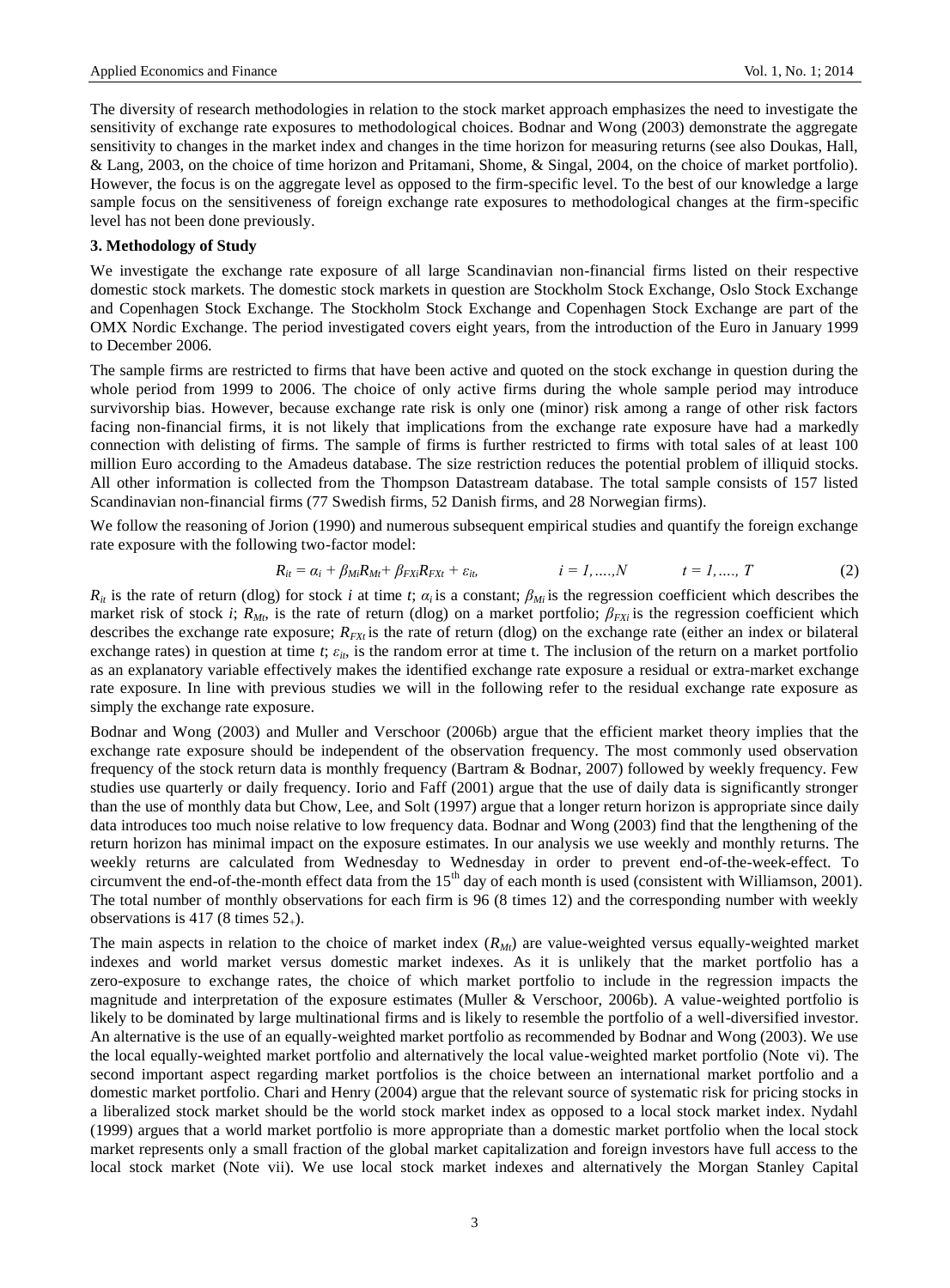International Europe market index, "MSCI Europe", as a proxy for an international market portfolio. The MSCI Europe market index is a value-weighted market index.

The rate of return of the exchange rate,  $R_{FX}$ , is based on an index or on bilateral exchange rates. The nominal exchange rate variables in this study are the values of the Swedish, Norwegian and Danish currencies per unit of the foreign currency. Nydahl (1999) argues that using nominal exchange rates is appropriate for low inflation countries - such as the Scandinavian countries - because of the high correlation between nominal and real exchange rates. Bodnar and Gentry (1993), Amihud (1994), Choi and Prasad (1995), and Griffin and Stulz (2001) also argue that the use of real versus nominal exchange rates has a negligible effect on exposure estimates. The trade-weighted exchange rate indexes (TWI) are obtained from the Swedish, Danish and Norwegian Central Bank respectively. Bilateral exchange rates are provided by the Thompson Datastream database. The choice of bilateral exchange rates is based on the weights in the trade-weighted exchange rate index for each country. The five exchange rates with the largest weights for each country are selected (Note viii).

We investigate to which extent the firm-specific exchange rate exposure identified using the stock market approach is sensitive to changes in methodology in terms of observation frequency and choice of market index. We use two alternative observation frequencies (weekly and monthly) and three alternative market indexes (equally-weighted local market index, value-weighted local market index, and MSCI Europe). Our default set-up is to use weekly data and a local equally-weighted market index. We measure the firm-specific sensitivity to changes in methodology by calculating a defection rate. The defection rate measures the percentage of exposures that are not confirmed when alternative measures of observation frequency or market index are applied. Specifically, we have

*Defection rate* =  $(Exposures_{default} - (Exposures_{default} \cap Exposures_{alternative})) / Exposures_{default}$  (3)

*Exposuresdefault* is the number of significant foreign exchange rate exposures under the default methodology. *Exposuresalternative* is the number of significant foreign exchange rate exposures under the alternative methodology. By construction the defection rate is between 0% and 100% with 0% indicating a complete confirmation of detected exchange rate exposures (no sensitivity to change of methodology) and 100% indicating no confirmation of detected exchange rate exposures (extremely high sensitivity to change of methodology). We use a 5% significance level for the detection of exchange rate exposures.

#### **4. Descriptive Statistics**

Table 1 reports descriptive return statistics for trade-weighted exchange rate indexes (TWI), bilateral exchange rates, and stock indexes for the period from 1999 to 2006 for weekly observations (for the sake of brevity equivalent data based on monthly data are not reported).

|                          | N   | Average | Minimum  | Maximum | Standard deviation |
|--------------------------|-----|---------|----------|---------|--------------------|
|                          |     | $(\%)$  | $(\%)$   | (% )    | $(\%)$             |
| <b>TWI</b> Sweden        | 417 | $-0.01$ | $-2.86$  | 2.65    | 0.74               |
| <b>TWI Denmark</b>       | 417 | 0.00    | $-1.12$  | 1.27    | 0.33               |
| <b>TWI Norway</b>        | 417 | $-0.01$ | $-2.22$  | 3.09    | 0.69               |
| SEK per USD              | 417 | $-0.04$ | $-4.34$  | 3.97    | 1.44               |
| SEK per GBP              | 417 | 0.00    | $-3.63$  | 3.13    | 1.10               |
| SEK per EUR              | 417 | $-0.01$ | $-3.20$  | 2.35    | 0.78               |
| SEK per NOK              | 417 | 0.00    | $-3.49$  | 3.00    | 0.85               |
| SEK per DKK              | 417 | $-0.01$ | $-4.38$  | 2.51    | 0.83               |
| DKK per USD              | 417 | $-0.03$ | $-4.79$  | 4.26    | 1.37               |
| DKK per GBP              | 417 | 0.01    | $-3.56$  | 2.91    | 0.94               |
| DKK per EUR              | 417 | 0.00    | $-0.20$  | 0.17    | 0.04               |
| DKK per SEK              | 417 | 0.01    | $-2.62$  | 3.12    | 0.78               |
| DKK per JPY              | 417 | $-0.04$ | $-5.84$  | 8.77    | 1.57               |
| NOK per USD              | 417 | $-0.04$ | $-3.85$  | 4.39    | 1.41               |
| NOK per GBP              | 417 | 0.00    | $-3.29$  | 3.87    | 1.04               |
| NOK per EUR              | 417 | $-0.01$ | $-2.27$  | 2.86    | 0.78               |
| NOK per SEK              | 417 | 0.00    | $-3.00$  | 3.49    | 0.85               |
| NOK per DKK              | 417 | $-0.01$ | $-2.22$  | 2.87    | 0.75               |
| OMXS equal (SEK)         | 417 | 0.04    | $-14.16$ | 8.78    | 2.92               |
| OMXS value (SEK)         | 417 | 0.15    | $-15.47$ | 12.37   | 3.23               |
| OMXC equal (DKK)         | 417 | 0.23    | $-7.01$  | 4.00    | 1.26               |
| OMXC value (DKK)         | 417 | 0.21    | $-13.34$ | 8.83    | 2.32               |
| OSEAX equal (NOK)        | 417 | 0.14    | $-10.69$ | 8.68    | 2.42               |
| OSEAX value (NOK)        | 417 | 0.32    | $-13.15$ | 9.16    | 2.72               |
| <b>MSCI</b> Europe (EUR) | 417 | 0.04    | $-12.02$ | 14.05   | 2.59               |

Table 1. Descriptive statistics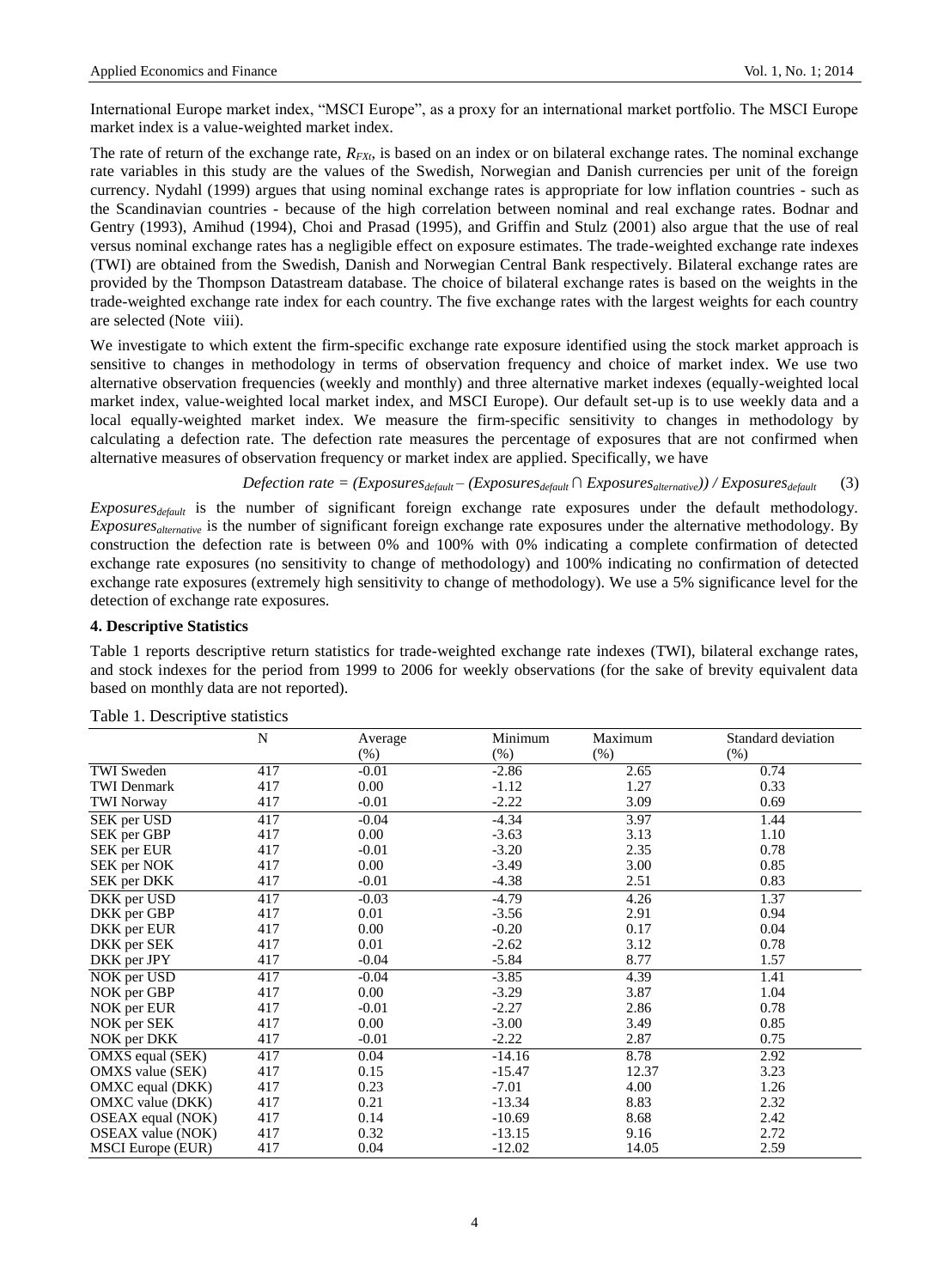This table reports descriptive return statistics (dlog) using weekly data for trade-weighted exchange rate indexes (TWI), the five most important bilateral exchange rates for each country, and stock indexes for the period from the beginning of 1999 to the end of 2006. TWIs and exchange rates are obtained from the Swedish, Danish, and Norwegian central banks. *DKK* = Danish krone, *EUR* = Euro, *GBP* = Great British pound, *JPY* = Japanese yen, *NOK* = Norwegian krone, *SEK* = Swedish krona, *USD* = U.S. dollar. The value-weighted (*value*) local stock indexes are obtained from Thompson Datastream. The equally-weighted (*equal*) local stock indexes are calculated from all the stock returns on the specific market giving equal weight to each return. *OMXS* = Swedish stock market index (S=Stockholm), *OMXC* = Danish stock market index (C=Copenhagen), *OSEAX* = Norwegian stock market index (O=Oslo). *MSCI Europe* is a value-weighted stock index obtained from Thompson Datastream.

Denmark experienced the least volatile trade-weighted exchange rate index (TWI) in the investigated period due to its peg to the Euro and Germany being its largest trading partner (standard deviation of 0.33% compared to 0.74% and 0.69%). The U.S. dollar was one of the most volatile currencies towards the Scandinavian currencies (standard deviations in the range of 1.37%-1.44%). The Scandinavian stock indexes outperformed the MSCI Europe index (higher average returns). All stock markets - whether national or European – with the exception of the equally-weighted Danish stock index experienced more or less the same volatility (standard deviations in the range of 2.32%-3.23%).

Table 2 reports correlation coefficients for returns (dlog) using weekly data for trade-weighted exchange rate indexes (TWI), the five most important bilateral exchange rates for each country, and stock indexes. For the sake of brevity only correlation coefficients for weekly data are reported.

|               | Table 2. Correlation coefficients |         |         |         |         |         |         |      |      |      |
|---------------|-----------------------------------|---------|---------|---------|---------|---------|---------|------|------|------|
| <b>Sweden</b> |                                   | (1)     | (2)     | (3)     | (4)     | (5)     | (6)     | (7)  | (8)  | (9)  |
| (1)           | <b>TWI</b> Sweden                 | 1.00    |         |         |         |         |         |      |      |      |
| (2)           | SEK per USD                       | 0.65    | 1.00    |         |         |         |         |      |      |      |
| (3)           | SEK per GBP                       | 0.74    | 0.62    | 1.00    |         |         |         |      |      |      |
| (4)           | SEK per EUR                       | 0.89    | 0.33    | 0.51    | 1.00    |         |         |      |      |      |
| (5)           | SEK per NOK                       | 0.58    | 0.33    | 0.45    | 0.51    | 1.00    |         |      |      |      |
| (6)           | SEK per DKK                       | 0.85    | 0.39    | 0.56    | 0.93    | 0.57    | 1.00    |      |      |      |
| (7)           | OMXS equal (SEK)                  | $-0.24$ | $-0.04$ | $-0.15$ | $-0.31$ | $-0.18$ | $-0.27$ | 1.00 |      |      |
| (8)           | OMXS value (SEK)                  | $-0.33$ | $-0.08$ | $-0.19$ | $-0.39$ | $-0.19$ | $-0.32$ | 0.83 | 1.00 |      |
| (9)           | <b>MSCI</b> Europe (EUR)          | $-0.35$ | $-0.06$ | $-0.22$ | $-0.42$ | $-0.19$ | $-0.34$ | 0.73 | 0.85 | 1.00 |
|               | Denmark                           | (1)     | (2)     | (3)     | (4)     | (5)     | (6)     | (7)  | (8)  | (9)  |
| (1)           | <b>TWI</b> Denmark                | 1.00    |         |         |         |         |         |      |      |      |
| (2)           | DKK per USD                       | 0.84    | 1.00    |         |         |         |         |      |      |      |
| (3)           | DKK per GBP                       | 0.73    | 0.58    | 1.00    |         |         |         |      |      |      |
| (4)           | DKK per EUR                       | $-0.09$ | $-0.09$ | $-0.14$ | 1.00    |         |         |      |      |      |
| (5)           | DKK per SEK                       | 0.48    | 0.23    | 0.21    | $-0.10$ | 1.00    |         |      |      |      |
| (6)           | DKK per JPY                       | 0.76    | 0.63    | 0.48    | $-0.11$ | 0.17    | 1.00    |      |      |      |
| (7)           | OMXC equal (DKK)                  | 0.17    | 0.07    | 0.02    | 0.06    | 0.27    | 0.11    | 1.00 |      |      |
| (8)           | OMXC value (DKK)                  | 0.21    | 0.12    | 0.07    | $-0.01$ | 0.32    | 0.09    | 0.73 | 1.00 |      |
| (9)           | <b>MSCI</b> Europe (EUR)          | 0.26    | 0.19    | 0.04    | 0.00    | 0.41    | 0.08    | 0.57 | 0.72 | 1.00 |
| Norway        |                                   | (1)     | (2)     | (3)     | (4)     | (5)     | (6)     | (7)  | (8)  | (9)  |
| (1)           | <b>TWI Norway</b>                 | 1.00    |         |         |         |         |         |      |      |      |
| (2)           | NOK per USD                       | 0.63    | 1.00    |         |         |         |         |      |      |      |
| (3)           | NOK per GBP                       | 0.72    | 0.61    | 1.00    |         |         |         |      |      |      |
| (4)           | NOK per EUR                       | 0.84    | 0.30    | 0.48    | 1.00    |         |         |      |      |      |
| (5)           | NOK per SEK                       | 0.62    | 0.24    | 0.30    | 0.47    | 1.00    |         |      |      |      |
| (6)           | NOK per DKK                       | 0.85    | 0.31    | 0.48    | 0.97    | 0.47    | 1.00    |      |      |      |
| (7)           | OSEAX equal (NOK)                 | 0.04    | 0.08    | 0.02    | $-0.09$ | 0.17    | $-0.09$ | 1.00 |      |      |
| (8)           | OSEAX value (NOK)                 | $-0.04$ | 0.04    | $-0.05$ | $-0.17$ | 0.09    | $-0.17$ | 0.84 | 1.00 |      |
| (9)           | <b>MSCI</b> Europe (EUR)          | 0.00    | 0.10    | $-0.07$ | $-0.17$ | 0.19    | $-0.16$ | 0.58 | 0.65 | 1.00 |

This table reports correlation coefficients for returns (dlog) using weekly data for trade-weighted exchange rate indexes (*TWI*), the five most important bilateral exchange rates for each country, and stock indexes for the period from the beginning of 1999 to the end of 2006. Please refer to Table 1 for further explanation of variables.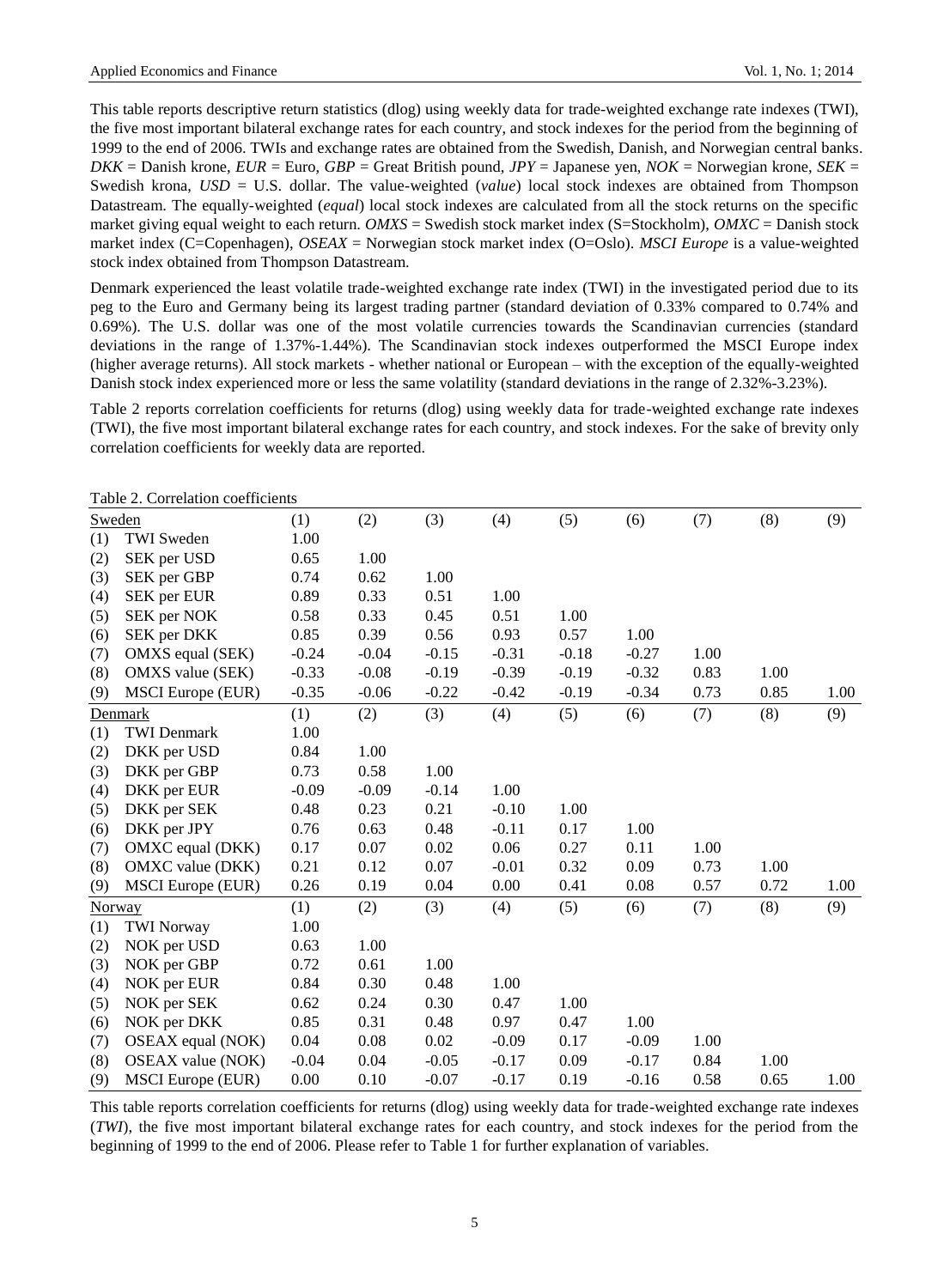Table 2 shows a number of high correlation coefficients between various bilateral exchange rates. This may cause multicollinearity problems in subsequent regression analysis and is one of the arguments for the use of a trade-weighted exchange rate index (TWI). Because of the Danish krone's peg to the Euro, we remove the SEK per DKK exchange rate and the NOK per DKK exchange rate from the regression analysis as the fluctuations in these exchange rates are de facto captured by SEK and NOK per EUR. Thus, we reduce the number of bilateral exchange rates in the regression analysis for Swedish and Norwegian firms from five to four exchange rates. For all three national stock markets, Table 2 shows that the correlations between returns on the value-weighted national stock market indexes and returns on MSCI Europe exceed the correlations between returns on the equally-weighted national stock market indexes and returns on MSCI Europe. This makes intuitive sense since a value-weighted stock market index tends to be dominated by large multinational firms that are more likely to move in tandem with international markets than smaller and more domestically oriented firms.

## **5. Aggregate Sensitivities**

Table 3 reports detected exposures for the 157 large Scandinavian non-financial firms for the period from the beginning of 1999 to the end of 2006 (8 years) using a 5% significance level for exposure identification. Detected exposures are reported using weekly data (Panel A) and monthly data (Panel B). The detected exposures are the aggregate numbers of detected exposures and do not address which firms are exposed.

| Panel A                       |            |            |            |                     |            |                          |            |            |
|-------------------------------|------------|------------|------------|---------------------|------------|--------------------------|------------|------------|
| Exposures using weekly data:  | TWI        | Bilateral: | USD        | <b>EUR</b>          | <b>GBP</b> | <b>SEK</b>               | <b>NOK</b> | <b>JPY</b> |
|                               |            |            | -          | number of exposures |            | $\overline{\phantom{0}}$ |            |            |
| Local market equal W          | 23         | 56         | 13         | 15                  | 14         | 8                        |            |            |
| Local market value W          | 15         | 57         | 12         | 11                  | 16         | 11                       | 6          |            |
| <b>MSCI</b> Europe W          | 18         | 50         | 11         | 12                  | 12         | 8                        |            | 2          |
| Panel B                       |            |            |            |                     |            |                          |            |            |
| Exposures using monthly data: | <b>TWI</b> | Bilateral: | <b>USD</b> | <b>EUR</b>          | <b>GBP</b> | <b>SEK</b>               | <b>NOK</b> | JPY        |
|                               |            |            | -          | number of exposures |            |                          |            |            |
| Local market equal M          | 11         | 40         | 12         | 9                   | 8          | 3                        |            |            |
| Local market value M          | 10         | 43         | 11         |                     | 11         | 4                        |            | 3          |
| <b>MSCI</b> Europe M          | 10         | 47         | 12         |                     | 9          | 8                        |            | 6          |

|  |  |  |  | Table 3. Aggregate exposures and sensitivities |
|--|--|--|--|------------------------------------------------|
|--|--|--|--|------------------------------------------------|

This table reports aggregate exposures for 157 large non-financial firms in Scandinavia using a 5% significance level for exposure identification for the period from the beginning of 1999 to the end of 2006. Detected exposures are reported using weekly data (Panel A) and monthly data (Panel B). *Local market* refers to the Swedish, Danish, and Norwegian stock markets. Swedish / Danish / Norwegian firms are tested against the following bilateral exchange rates: USD, EUR (incl. DKK), GBP, NOK / USD, EUR, GBP, SEK, JPY / USD, EUR (incl. DKK), GBP, SEK. *W* = weekly data,  $M =$  monthly data. Please refer to Table 1 for further explanation of variables.

Table 3, Panel A, shows that the 157 sample firms have 15-23 exposures towards the trade-weighted index (TWI) and 50-57 exposures towards bilateral exchange rates depending on which market index (equally weighted, market weighted, or international) is used. Panel B, shows the exact same figures as Panel A except that the numbers are now based on monthly data. Generally, Panel B shows that the number of detected exposures is lower when we use monthly data than when we use weekly data (Note ix). The higher number of detected exchange rate exposures towards bilateral exchange rates compared to the trade-weighted index for both weekly and monthly data is in line with theoretical arguments and empirical findings in the literature (e.g. Williamson, 2001, and Muller & Verschoor, 2006a).

The aggregate numbers in Table 3 do not tell us the firm-specific overlap. E.g. the 40 exposures that are detected in relation to bilateral exchange rates using monthly data and an equally-weighted local market index could be a perfect subset of the 56 exposures detected using weekly data (one extreme) or there could be no overlap what so ever (the other extreme). As such, Table 3 represents nothing but a replication of previous studies using Scandinavian data. The results of this replication are in line with the empirical non-US evidence or at least not surprising when considering Scandinavia as consisting of three small, open economies (e.g. Nydahl, 1999; Muller and Verschoor, 2006a; Jong et al., 2006).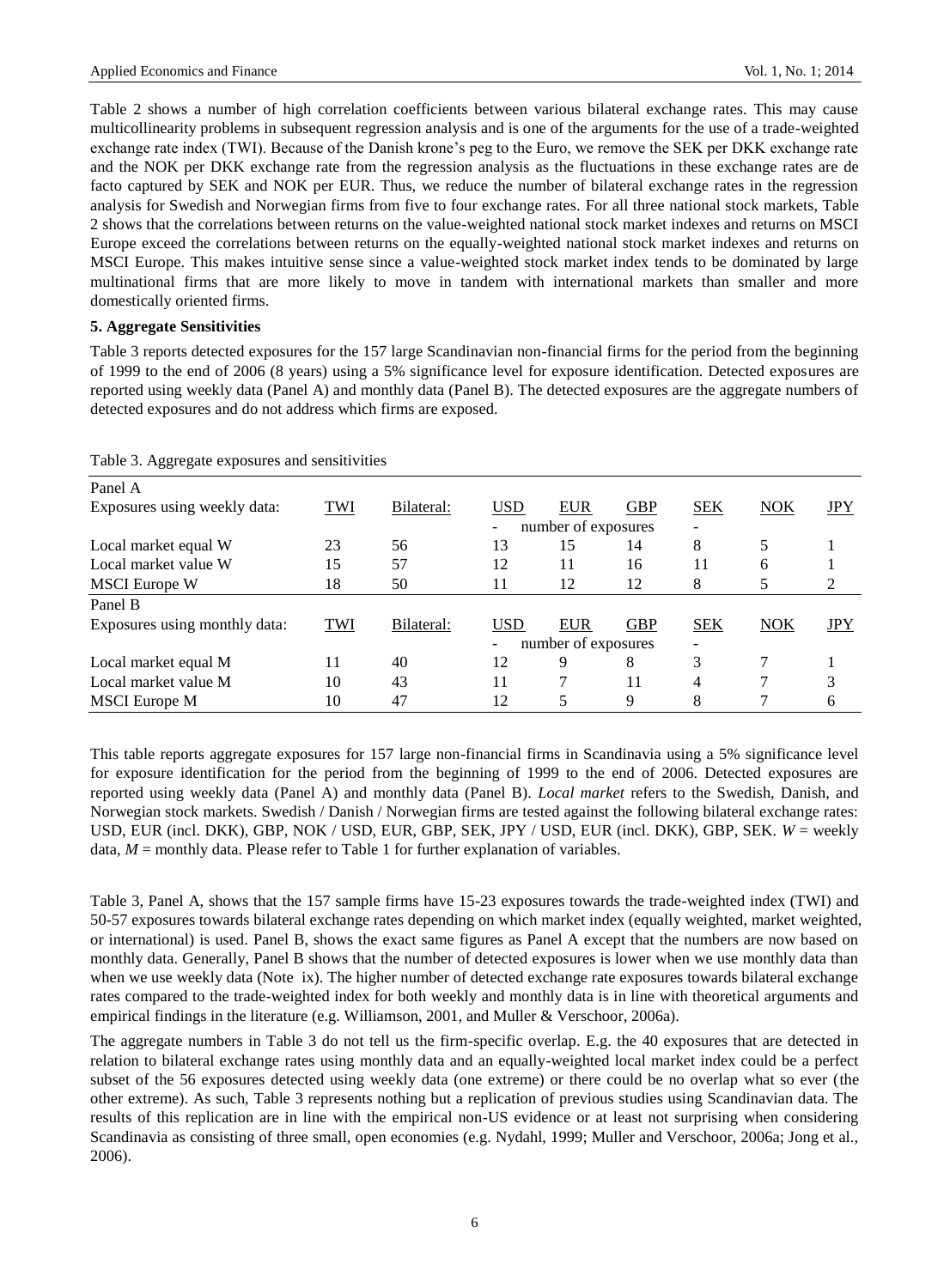## **6. Firm-specific Sensitivities**

Table 4 reports defection rates for our sample firms in relation to changes in observation frequency (Panel A) and in relation to changes in market index (Panel B) using a 5% significance level for exposure identification for the period from the beginning of 1999 to the end of 2006. Detected exposures are reported followed by the number of exposures that is confirmed by an alternative observation frequency or alternative market indexes. Defection rate refers to the percentage of exposures that are not confirmed under the alternative methodology.

| Panel A                                         |     |            |            |                     |            |            |            |                |
|-------------------------------------------------|-----|------------|------------|---------------------|------------|------------|------------|----------------|
| Weekly versus monthly data:                     | TWI | Bilateral: | <b>USD</b> | <b>EUR</b>          | <b>GBP</b> | <b>SEK</b> | <b>NOK</b> | <b>JPY</b>     |
|                                                 |     |            |            | number of exposures |            |            |            |                |
| Local market equal W<br>(a)                     | 23  | 56         | 13         | 15                  | 14         | 8          | 5          |                |
| Local market equal M<br>(b)                     | 11  | 40         | 12         | 9                   | 8          | 3          | 7          |                |
| Intersection = (a) $\cap$ (b)<br>(c)            | 6   | 6          | 0          |                     | 3          |            |            | 0              |
| Defection rate = $((a)-(c))/(a)$                | 74% | 89%        | 100%       | 93%                 | 79%        | 87%        | 80%        | 100%           |
| Local market value W<br>(a)                     | 15  | 57         | 12         | 11                  | 16         | 11         | 6          |                |
| Local market value M<br>(b)                     | 10  | 43         | 11         | 7                   | 11         | 4          | 7          |                |
| Intersection = (a) $\cap$ (b)<br>(c)            | 4   | 9          | 2          |                     | 4          |            |            | 0              |
| Defection rate = $((a)-(c))/(a)$                | 73% | 84%        | 83%        | 91%                 | 75%        | 91%        | 83%        | 100%           |
| <b>MSCI</b> Europe W<br>(a)                     | 18  | 50         | 11         | 12                  | 12         | 8          | 5          | $\overline{c}$ |
| <b>MSCI</b> Europe M<br>(b)                     | 10  | 47         | 12         | 5                   | 9          | 8          | 7          | 6              |
| Intersection = (a) $\cap$ (b)<br>(c)            | 4   | 7          | 2          | 0                   | 3          | 0          | $\theta$   | 2              |
| Defection rate = $((a)-(c))/(a)$                | 78% | 86%        | 82%        | 100%                | 75%        | 100%       | 100%       | 0%             |
| Total number of exposures W                     | 56  | 163        | 36         | 38                  | 42         | 27         | 16         | $\overline{4}$ |
| Average defection rate                          | 75% | 86%        | 88%        | 95%                 | 76%        | 93%        | 88%        | 67%            |
| Panel B                                         |     |            |            |                     |            |            |            |                |
| Indexes versus indexes:                         | TWI | Bilateral: | <b>USD</b> | <b>EUR</b>          | <b>GBP</b> | <b>SEK</b> | NOK        | <b>JPY</b>     |
| (weekly data)                                   |     |            | ۰          | number of exposures |            |            |            |                |
| Local market equal W<br>(a)                     | 23  | 56         | 13         | 15                  | 14         | 8          | 5          |                |
| Local market value W<br>(b)                     | 15  | 57         | 12         | 11                  | 16         | 11         | 6          |                |
| Intersection = (a) $\cap$ (b)<br>(c)            | 12  | 41         | 11         | 5                   | 13         | 7          | 4          |                |
| Local defection rate = $((a)-(c))/(a)$          | 48% | 27%        | 15%        | 67%                 | 7%         | 13%        | 20%        | 0%             |
| <b>MSCI</b> Europe W<br>(d)                     | 18  | 50         | 11         | 12                  | 12         | 8          | 5          | 2              |
| Intersect.= $(a) \cap (b) \cap (d)$<br>(e)      | 12  | 32         | 10         | 4                   | 10         | 5          | 3          | $\Omega$       |
| Gross defection rate $=$<br>$((a)-(e))/(a) 48%$ |     | 43%        | 23%        | 73%                 | 29%        | 38%        | 40%        | 100%           |

Table 4. Exposures and defection rates

This table reports detected exposures and defection rates for 157 large non-financial firms in Scandinavia using a 5% significance level for exposure identification for the period from the beginning of 1999 to the end of 2006. Detected exposures (Table 3) are reported followed by the number of exposures that is confirmed by (intersected with =  $\cap$ ) alternative observation frequency or indexes. Panel A reports an index using weekly data confirmed by (intersected with =∩) the same index using monthly data. Panel B reports an equally-weighted index using weekly data confirmed by (intersected with = ∩) other indexes using weekly data. Defection rate refers to the percentage of exposures that are not confirmed by the alternative observation frequency or index(es). Please refer to Tables 1 and 3 for further explanation of variables.

Table 4, Panel A, lists the same numbers of detected exposures for weekly and monthly data as was reported in Table 3 on the first two lines (lines 1 and 2) with the intersection between the two groups of exposures placed below these lines (line 3) followed by the corresponding defection rate (line 4). Panel A shows that detected exposures using weekly data are confirmed for only a minority of exposures when using monthly data. The average defection rate is 75% for the trade-weighted index (TWI) and 86% for bilateral exchange rates. The results highlight the need to distinguish between *which* firms are exposed to changes in exchange rates under various methodologies.

Table 4, Panel B, follows the same structure as Panel A but distinguishes between different market indexes as opposed to observation frequencies. The gross defection rate resembles the percentage of exposures identified using the equally-weighted local index but not confirmed by the value-weighted local index and the MSCI Europe index. The gross defection rate is 48% for the trade-weighted index (TWI) and 43% for the bilateral exchange rates. The results for Panel B using monthly data instead of weekly data are similar and for the sake of brevity not reported.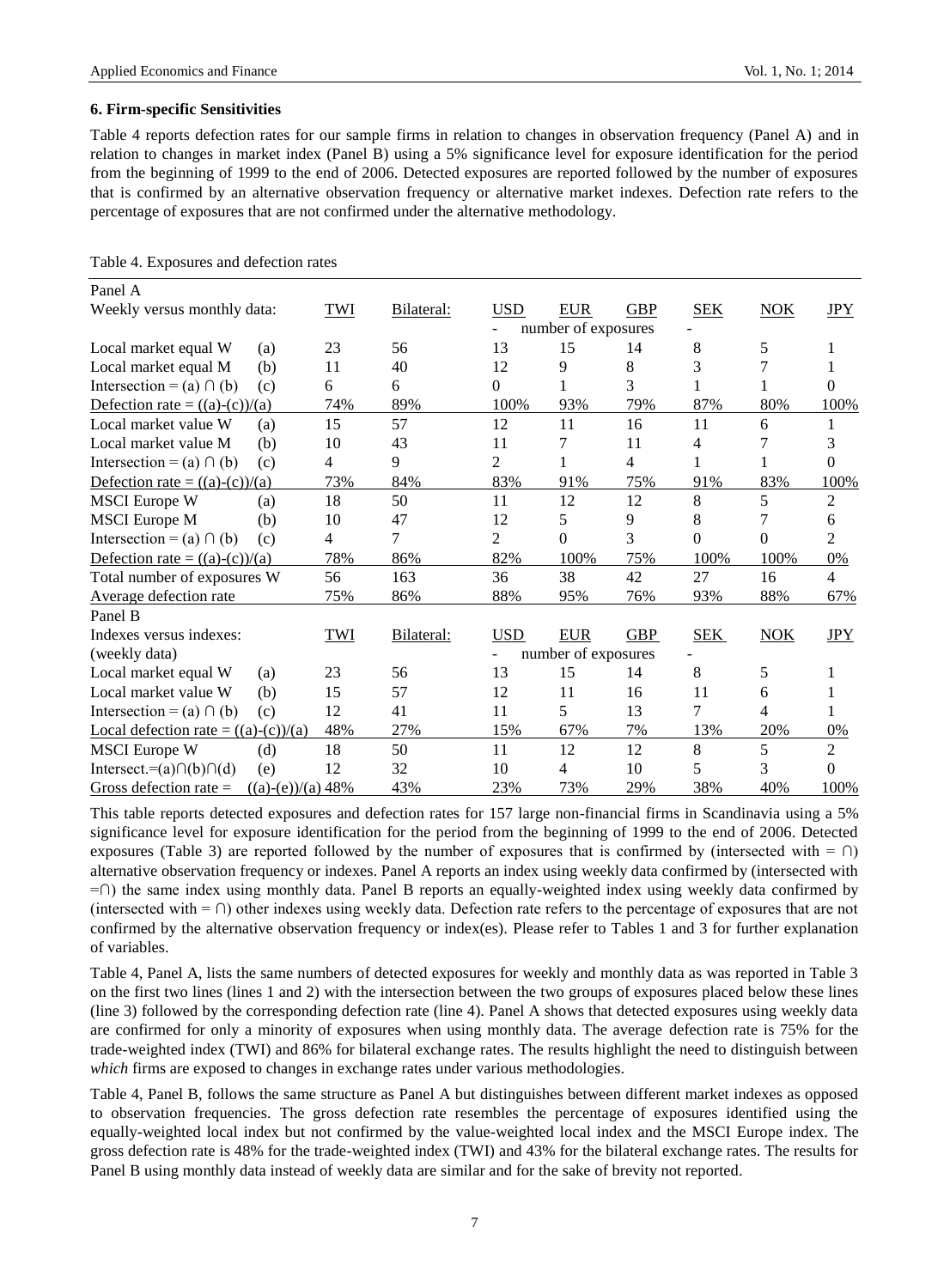The gross defection rates in relation to changes in the choice of market index (Panel B) are markedly lower than the average defection rates in relation to changes in observation frequency (Panel A). A defection rate of a certain size is to be expected in the case of changes in market index because 1) we are dealing with extra-market exchange rate exposures due to our use of a two-factor stock market model and 2) we cannot expect the three different market indexes to have similar exchange rate exposures. Thus, there is some economic justification for a non-zero defection rate in Panel B (change of market index) but not in Panel A (change of observation frequency).

Table 4 shows that the detection of firm-specific exchange rate exposures using the stock market approach is highly sensitive to methodological choices. In Table 5 we check the robustness of our results by investigating if our results are driven by direction (positive/negative exposures), geography (Sweden/Denmark/Norway), or time frame (1999-2002/2003-2006). We do this by replicating Table 4 for 1) only positive exposures, 2) only negative exposures, 3) only Swedish data (floating currency), 4) only Danish data (pegged currency), 5) only Norwegian data (floating currency), 6) only data for the period 1999-2002, and 7) only data for the period 2003-2006. For the sake of brevity we only report the average defection rates in relation to changes in observation frequency (Panel A) and the gross defection rates in relation to the choice of market index (Panel B). We report these defection rates for the trade-weighted index (TWI) and for bilateral exchange rates but not for the specific bilateral exchange rates. In parentheses we state the number of exposures to give a sense of the magnitude of the number of exposures under the various robustness considerations.

| Panel A                       |                |                                                 |                                                   |  |  |  |
|-------------------------------|----------------|-------------------------------------------------|---------------------------------------------------|--|--|--|
| Weekly versus monthly data:   |                | TWI                                             | Bilateral exchange rates                          |  |  |  |
|                               |                |                                                 | - average defection rates (number of exposures) - |  |  |  |
| Base case $(=\text{Table 4})$ |                | 75% (56)                                        | 86% (163)                                         |  |  |  |
| Direction:                    | Positive $(1)$ | 67% (37)                                        | 85% (93)                                          |  |  |  |
|                               | Negative $(2)$ | 94% (19)                                        | 89% (70)                                          |  |  |  |
| Geography:                    | Sweden $(3)$   | 77% (24)                                        | 89% (76)                                          |  |  |  |
|                               | Denmark (4)    | 65% (20)                                        | 82% (57)                                          |  |  |  |
|                               | Norway (5)     | 87% (12)                                        | 87% (30)                                          |  |  |  |
| Time frame:                   | 1999-2002 (6)  | 53% (32)                                        | 72% (148)                                         |  |  |  |
|                               | 2003-2006 (7)  | 85% (34)                                        | 85% (171)                                         |  |  |  |
| Panel B                       |                |                                                 |                                                   |  |  |  |
| Indexes versus indexes:       |                | TWI                                             | Bilateral exchange rates                          |  |  |  |
|                               |                | - gross defection rates (number of exposures) - |                                                   |  |  |  |
| Base case $(=\text{Table }4)$ |                | 48% (23)                                        | 43% (56)                                          |  |  |  |
| Direction:                    | Positive $(1)$ | 18% (11)                                        | 29% (28)                                          |  |  |  |
|                               | Negative $(2)$ | 75% (12)                                        | 57% (28)                                          |  |  |  |
| Geography:                    | Sweden $(3)$   | 70\% (10)                                       | 53% (30)                                          |  |  |  |
|                               | Denmark (4)    | 25% (8)                                         | 39% (18)                                          |  |  |  |
|                               | Norway (5)     | 40% (5)                                         | 13% (8)                                           |  |  |  |
| Time frame:                   | 1999-2002 (6)  | 69% (13)                                        | 49% (49)                                          |  |  |  |
|                               | 2003-2006 (7)  | 73% (15)                                        | 51% (59)                                          |  |  |  |

| Table 5. Robustness of Defection Rates |  |
|----------------------------------------|--|
|----------------------------------------|--|

This table is a robustness test of Table 4 and reports defection rates and total number of exposures under alternative restrictions (positive/negative, Sweden/Denmark/Norway, 1999-2002, and 2003-2006). Panel A reports average defection rates for an index using weekly data confirmed by (intersected with =  $\cap$ ) the same index using monthly data. Panel B reports gross defection rates for an equally-weighted local index using weekly data confirmed by (intersected with =  $\cap$ ) other indexes using weekly data. Please refer to Table 4 for details.

The first line of Table 5, Panel A, is a summary of Table 4 in terms of the average defection rate (75% and 86%) and the total number of exposures (56 and 163, Note x) for the traded-weighted index (TWI) and the bilateral exchange rates respectively. The following lines show the average defection rates (and the number of exposures) under alternative methodologies. First, we divide our detected exposures in terms of direction  $(1+2)$ . Second, we divide our detected exposures in terms of geography (3+4+5). In these two instances we simply divide our detected exposures in the base case into smaller groups based on either direction or geography. Third, we divide our time period into halves  $(6+7)$ . Panel B (change in market index) follows the exact some structure as Panel A (change in observation frequency).

Table 5 indicates that our main results are general and not unduly driven by specific ""outliers" in terms of direction, geography, or time frame. This is especially true for the choice of observation frequency. Thus, for changes in observation frequency the 75% average defection rate (Table 4) for the trade-weighted index (TWI) is bounded by 53%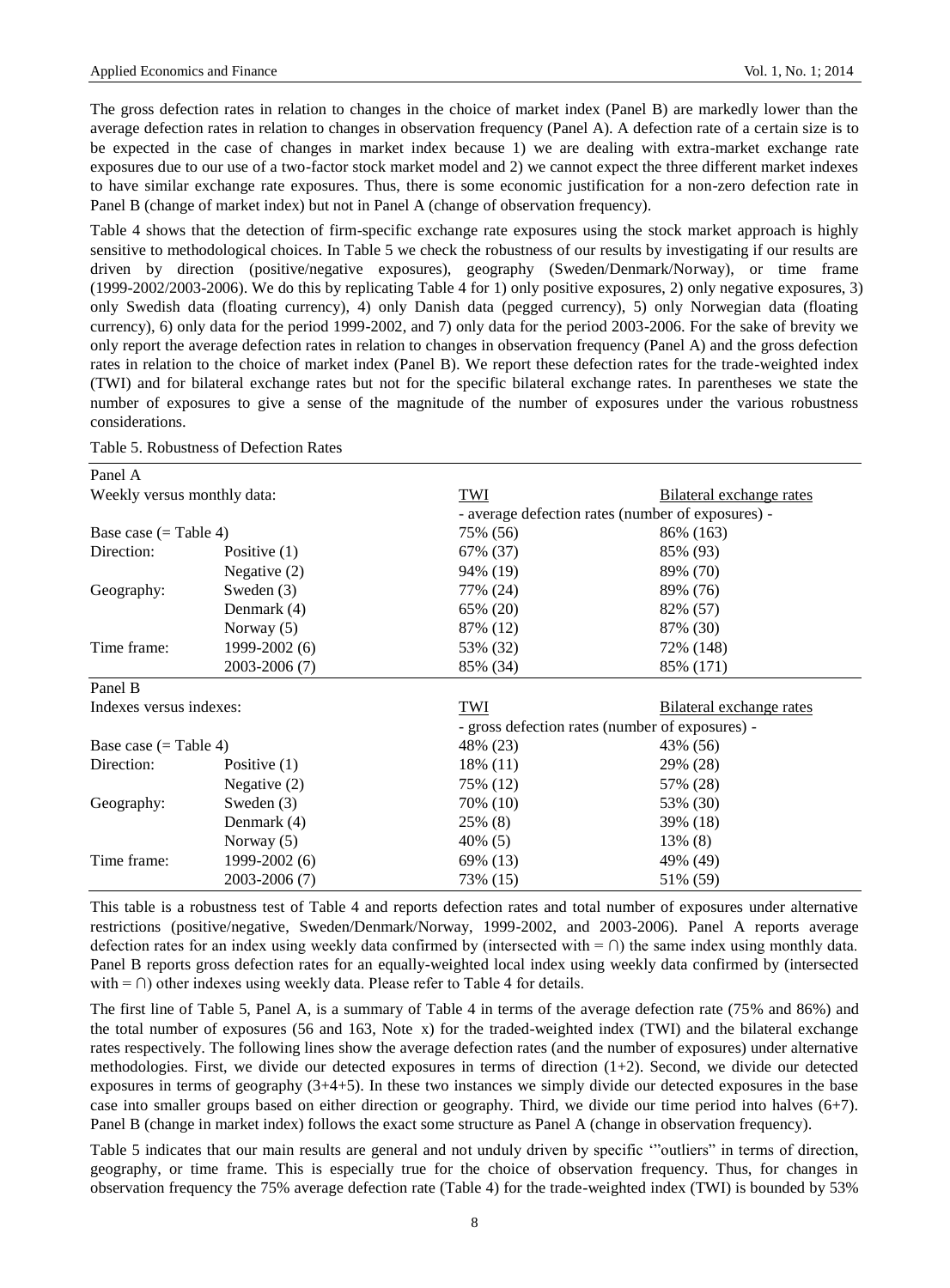and 94% (Table 5) and the 86% average defection rate (Table 4) for bilateral exchange rates is bounded by 72% and 89% (Table 5).

We exploit information in the annual reports of the firms to get a rough estimate of the potential superiority of one methodology versus an alternative methodology in relation to bilateral exchange rates. We use two main pieces of information from the annual reports to get an indication of the relevant firm-specific exchange rate exposures: 1) Exchange rates with the largest impact specified by the firm in the risk management section and 2) the geographical sales distribution. Specifically, we hand-collect annual reports from the last year of the period investigated (2006 or 2006/7) for our sample firms and identify up to five major exchange rates for each firm based on the two criteria above. Ihrig (2001) creates firm-specific exchange rates based on a weighted average of the local currencies of the firm"s foreign subsidiaries. Jong et al. (2006) ask all firms in a questionnaire to indicate up to three exchange rates that have the most influence on firm value and validate these responses by using annual report data in the form of the geographical sales distribution. They find a significant correlation between the geographical sales distribution and the results of the questionnaire.

We identify an average of 3.8 exchange rates for each firm. The identified exchange rates are not restricted to the exchange rates used in our analysis. On average 1.0 exchange rate for each firm is not an exchange rate covered in our previous analysis. In approximate terms, we can say that the average firm in our sample is exposed to four exchange rates (based on information in the annual reports) of which three exchange rates are covered in our previous analysis. This is comforting in the sense that although our previous analysis uses a standard set of exchange rates it does cover the major part of relevant exchange rates for our sample firms.

Table 6 shows exposures, hits and hit ratios for bilateral exchange rates for each model set-up (weekly data in Panel A and monthly data in Panel B). The exposures are the exposures reported in Table 3 under the heading "Bilateral" and later used in Table 4. Hits are the number of the before-mentioned exposures that can be confirmed by the identification of important exchange rates through information in the annual reports as outlined above. Finally, hit ratio is the number of hits divided by the number of exposures.

| Table 6. Hit Rates                       |                  |             |           |
|------------------------------------------|------------------|-------------|-----------|
| Panel A                                  |                  |             |           |
| Bilateral exchange rates (weekly data):  | <b>Exposures</b> | <b>Hits</b> | Hit ratio |
| Local market equal W                     | 56               | 38          | 68%       |
| Local market value W                     | 57               | 33          | 58%       |
| <b>MSCI</b> Europe W                     | 50               | 33          | 66%       |
| Average                                  | 54               | 35          | 64%       |
| Panel B                                  |                  |             |           |
| Bilateral exchange rates (monthly data): | <b>Exposures</b> | <b>Hits</b> | Hit ratio |
| Local market equal M                     | 40               | 33          | 83%       |
| Local market value M                     | 43               | 31          | 72%       |
| <b>MSCI</b> Europe M                     | 47               | 33          | 70%       |
| Average                                  | 43               | 32          | 75%       |

This table reports exposures, hits, and hit ratios for bilateral exchange rates for each model set-up with models using weekly data shown in Panel A and models using monthly data shown in Panel B. The exposures are the exposures reported in Table 3 under the heading "Bilateral". Hits are the number of exposures that can be confirmed by the identification of important exchange rates through information in the annual reports (exchange rates with the largest impact according to the risk management section and/or the geographical sales distribution). Hit ratio is the number of hits divided by the number of exposures. Please refer to Table 3 for further explanation of variables.

Table 6 does not single out a superior model set-up. The use of monthly data does seem to imply a larger hit ratio but this is based on a lower number of detected exposures. No model set-up seems to be markedly superior to alternative model set-ups – at least within the range of model set-ups that we investigate. It may seem surprising to find fairly high hit ratios. This does signify some kind of success in using the stock market approach for exchange rate exposure identification. However, the stock market approach identifies less than one significant exchange rate per firm. This is in contrast to almost four identified exchange rates in the annual reports. Based on this difference in magnitude of the numbers of identified exposures, it is no surprise that the hit ratios are fairly high despite the fact that we find that there is limited consistency in the exchange rates identified through the stock market approach under different methodologies.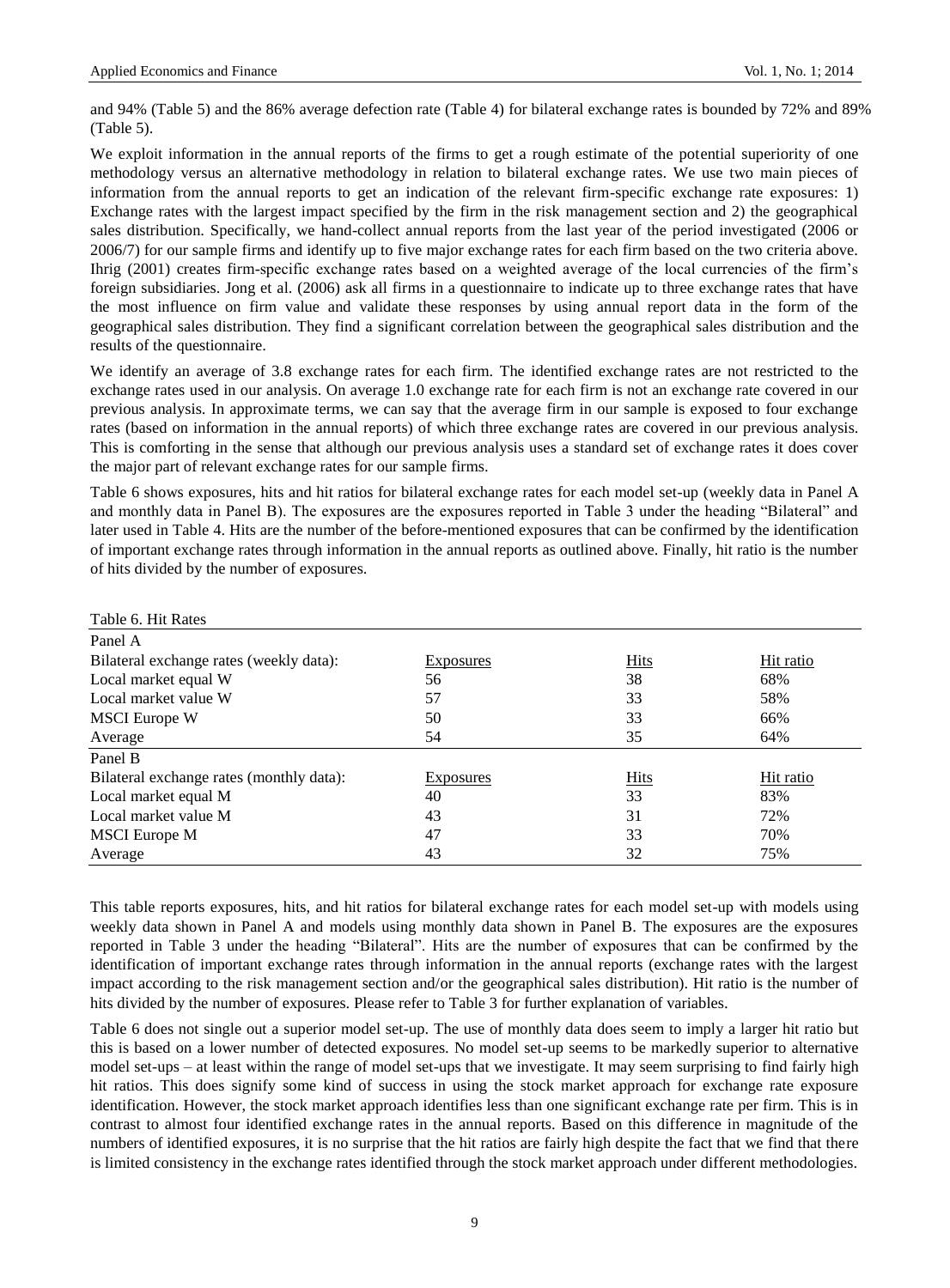## **7. Conclusions**

Based on a sample of 157 listed, non-financial firms in Scandinavia and using a traditional two-factor stock market model for exchange rate exposure identification, we find that the exchange rate exposures identified for the specific firm is highly sensitive to simple alterations in the methodology of the study (change of observation frequency and change of market index). Further analysis based on firm-specific information in the annual reports on exchange rate exposures does not indicate a superior methodology. The high sensitivity is not driven by a specific direction, geographical area, or time period but seems to be of a more general character. For a corporate manager, an investor, or a stock analyst interested in the exchange rate exposures of a specific firm, the findings of this study put a question mark to the validity of the stock market approach for exchange rate exposure identification at the firm-specific level.

Our findings are based on a broad set of large, non-financial firms in Scandinavia. Scandinavia consists of three small, open economies and compared to other more closed economies, we cannot expect to be able to transfer our findings in relation to the aggregate number of detected exposures. But on our main focus point - the reliability of detected exchange rate exposures for a given firm - we see no reason why this should be a particular Scandinavian phenomenon.

## **Acknowledgements**

We thank participants at the Annual Conference of the Multinational Finance Society, the European Financial Management Annual Meeting, the Infinity Conference on International Finance, and the Southern Finance Association Annual Meeting for helpful comments and suggestions. We appreciate research assistance from Carsten Vinther.

#### **References**

- Adler, M., & Dumas, B. (1984). Exposure to currency risks: Definition and measurement. *Financial Management, 13*, 41-50. <http://dx.doi.org/10.2307/3665446>
- Aggarwal, R., & Harper, J.T. (2010). Foreign exchange exposure of "domestic" corporations. *Journal of International Money and Finance, 29*, 1619-1636.<http://dx.doi.org/10.1016/j.jimonfin.2010.05.003>
- Agyei-Ampomah, S., Mazouz, K., & Yin, S. (2012). The foreign exchange exposure of UK non-financial firms: A comparison of market-based methodologies. *International Review of Financial Analysis, 29*, 251-260. <http://dx.doi.org/10.1016/j.irfa.2012.05.006>
- Al-Shboul, M. & Anwar, S. (2014). Foreign Exchange Rate Exposure: Evidence from Canada. *Review of Financial Economics*, forthcoming.<http://dx.doi.org/10.1016/j.rfe.2013.12.001>
- Amihud, Y. (1994). Exchange Rates and the Valuation of Equity Shares. In: Y. Amihud & R. Levich (Eds.), *Exchange Rates and Corporate Performance* (pp. 49–59). Business One Irwin.
- Bartram, S. M., Brown, G. W, & Minton, B. A. (2010). Resolving the Exposure Puzzle: The Many Facets of Exchange Rate Exposure. *Journal of Financial Economics, 95*, 148-173.<http://dx.doi.org/10.1016/j.jfineco.2009.09.002>
- Bartram, S.M. (2007). Corporate cash flow and stock price exposures to foreign exchange risk. *Journal of Corporate Finance, 13*, 981-994.<http://dx.doi.org/10.1016/j.jcorpfin.2007.05.002>
- Bartram, S.M., & Bodnar, G.M. (2007). The exchange rate exposure puzzle. *Managerial Finance, 33*, 642-666. <http://dx.doi.org/10.1108/03074350710776226>
- Bodnar, G. M., & Gentry, W. M. (1993). Exchange Rate Exposure and Industry Characteristics: Evidence from Canada, Japan and the USA. *Journal of International Money and Finance, 12*, 29-45. [http://dx.doi.org/10.1016/0261-5606\(93\)90008-Y](http://dx.doi.org/10.1016/0261-5606(93)90008-Y)
- Bodnar, G. M., & Wong, F. (2003). Estimating Exchange Rate Exposure: Issues in Model Structure. *Financial Management, 32*, 35-67.<http://dx.doi.org/10.2307/3666203>
- Brown, G.W. (2001). Managing foreign exchange risk with derivatives. *Journal of Financial Economics, 60*, 401-448. [http://dx.doi.org/10.1016/S0304-405X\(01\)00049-6](http://dx.doi.org/10.1016/S0304-405X(01)00049-6)
- Chari, A., & Henry, P.B. (2004). Risk Sharing and Asset Prices: Evidence from a Natural Experiment. *Journal of Finance, 59*, 1295-1324.<http://dx.doi.org/10.1111/j.1540-6261.2004.00663.x>
- Choi, J. J., & Prasad, A. M. (1995). Exchange Risk Sensitivity and Its Determinants: A Firm and Industry Analysis of U.S. Multinationals. *Financial Management, 24*, 77–88.<http://dx.doi.org/10.2307/3665559>
- Chow, E. H., Lee, W. Y., & Solt, M. E. (1997). The Exchange-Rate Risk Exposure of Asset Return. *The Journal of Business, 70*, 105-123.<http://dx.doi.org/10.1086/209710>
- Doukas, J. A., Hall, P. H., & Lang, L. H. P. (2003). Exchange Rate exposure at the Firm and Industry Level. *Financial Markets, Institutions & Instruments, 12*, 291-346.<http://dx.doi.org/10.1046/j.0963-8008.2003.00001.x>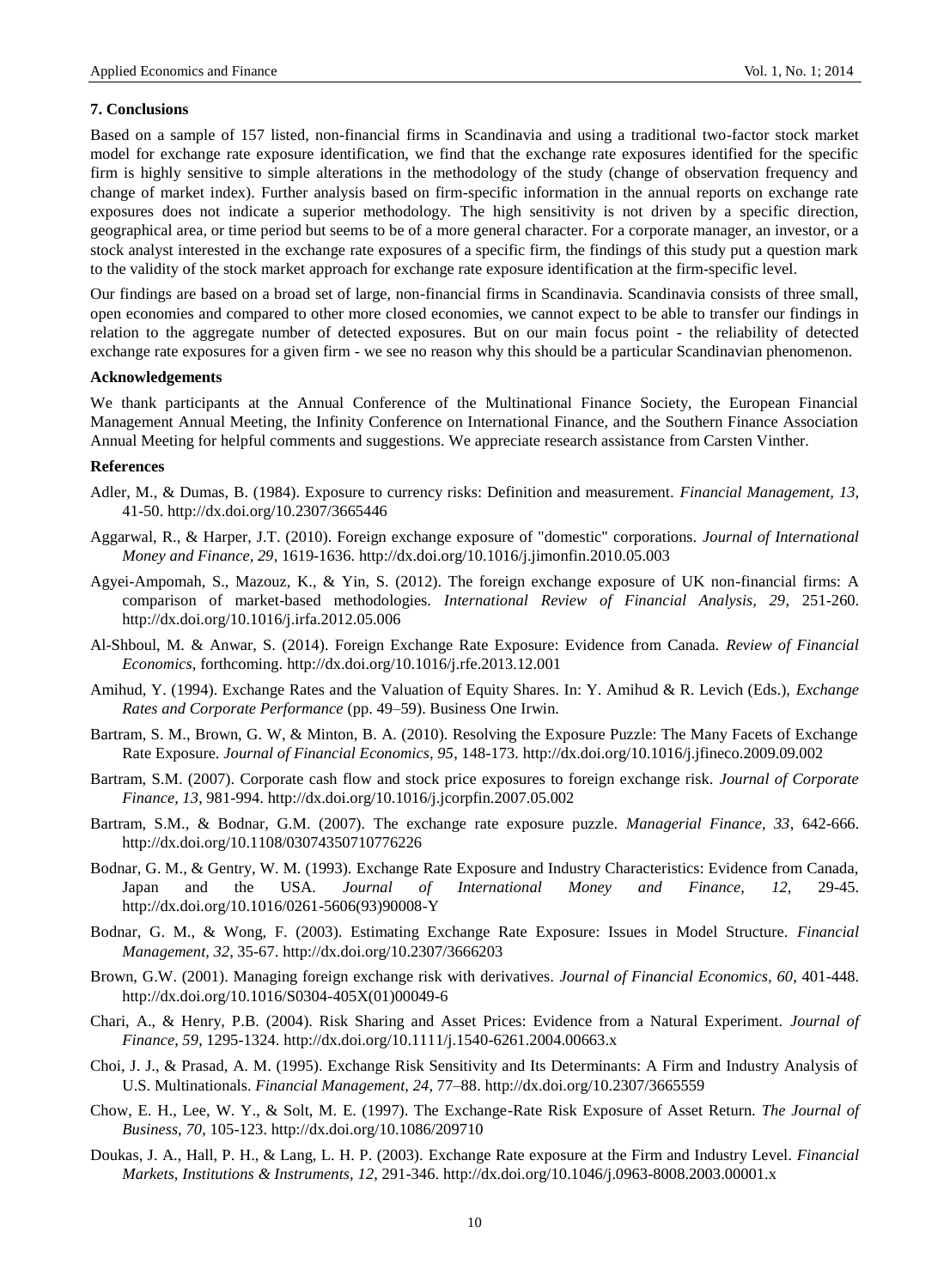1

- Friberg, R., & Nydahl, S. (1999). Openness and the Exchange Rate Exposure of National Stock Markets. *International Journal of Finance and Economics, 4*, 55-62. [http://dx.doi.org/10.1002/\(SICI\)1099-1158\(199901\)4:1<55::AID-IJFE90>3.0.CO;2-1](http://dx.doi.org/10.1002/(SICI)1099-1158(199901)4:1%3c55::AID-IJFE90%3e3.0.CO;2-1)
- Froot, K.A., Scharfstein, D.S., & Stein, J.C. (1993). Risk management: coordinating corporate investment and financing policies. *Journal of Finance, 48*, 1629-1658.<http://dx.doi.org/10.2307/2329062>
- Garner, C.K., & Shapiro, A.C. (1984). A practical method of assessing foreign exchange risk. *Midland Corporate Finance Journal, 2*, 6-17.
- Griffin, J. M., & Stulz, R. M. (2001). International Competition and Exchange Rate Shocks: A Cross-Country Analysis of Stock Returns. *The Review of Financial Studies, 14*, 215-241[. http://dx.doi.org/10.1093/rfs/14.1.215](http://dx.doi.org/10.1093/rfs/14.1.215)
- Huffman, S.P., & Makar, S.D., Beyer, S.B. (2010). A three-factor model investigation of foreign exchange-rate exposure. *Global Finance Journal, 21*, 1-12.<http://dx.doi.org/10.1016/j.gfj.2010.03.004>
- Ihrig, J. (2001). Exchange Rate Exposure of Multinationals: Focusing on Exchange Rate Issues. *Board of Governors of the Federal Reserve System - International Finance Discussion Papers,* Number 709. <http://dx.doi.org/10.2139/ssrn.282569>
- Iorio, A. D., & Faff, R. (2001). A test of the stability of exchange rate risk: Evidence from the Australian equities market. *Global Finance Journal, 12*, 179-203[. http://dx.doi.org/10.1016/S1044-0283\(01\)00027-8](http://dx.doi.org/10.1016/S1044-0283(01)00027-8)
- Jong, A. D., Ligterink, J., & Macrae, V. (2006). A Firm-Specific Analysis of the Exchange-Rate Exposure of Dutch Firms. *Journal of International Financial Management and Accounting, 17*, 1-28. <http://dx.doi.org/10.1111/j.1467-646X.2006.00119.x>
- Jorion, P. (1990). The exchange-rate exposures of U.S. multinationals. *Journal of Business, 63*, 331-345. <http://dx.doi.org/10.1086/296510>
- Makar, S.D., & Huffman, S.P. (2008). UK Multinationals' Effective Use of Financial Currency-Hedge Techniques: Estimating and Explaining Foreign Exchange Exposure Using Bilateral Exchange Rates. *Journal of International Financial Management and Accounting, 19*, 219-235.<http://dx.doi.org/10.1111/j.1467-646X.2008.01022.x>
- Marston, R.C. (2001). The effects of industry structure on economic exposure. *Journal of International Money and Finance, 20*, 149-164. [http://dx.doi.org/10.1016/S0261-5606\(00\)00052-8](http://dx.doi.org/10.1016/S0261-5606(00)00052-8)
- Muller, A., & Verschoor, W. F. C. (2006a). European Foreign Exchange Risk Exposure. *European Financial Management, 12*, 195-220.<http://dx.doi.org/10.1111/j.1354-7798.2006.00316.x>
- Muller, A., & Verschoor, W. F. C. (2006b). Foreign Exchange Risk Exposure: Survey and Suggestions. *Journal of Multinational Financial Management, 16*, 385-410.<http://dx.doi.org/10.1016/j.mulfin.2005.09.001>
- Nydahl, S. (1999). Exchange Rate Exposure, Foreign Involvement and Currency Hedging of Firms: Some Swedish Evidence. *European Financial Management, 5*, 241-257.<http://dx.doi.org/10.1111/1468-036X.00091>
- Oxelheim, L., & Wihlborg, C.G. (1995). Measuring macroeconomic exposure: the case of Volvo cars. *European Financial Management, 1*, 241-263[. http://dx.doi.org/10.1111/j.1468-036X.1995.tb00019.x](http://dx.doi.org/10.1111/j.1468-036X.1995.tb00019.x)
- Pritamani, M. D., Shome, D. K., & Singal, V. (2004). Foreign Exchange Exposure of Exporting and Importing Firms. *Journal of Banking & Finance, 28*, 1697-1710.<http://dx.doi.org/10.1016/j.jbankfin.2003.06.002>
- Smith, C.W., & Stulz, R.M. (1985). The determinants of firms" hedging policies. *Journal of Financial and Quantitative Analysis, 20*, 391-405.<http://dx.doi.org/10.2307/2330757>
- Williamson, R. G. (2001). Exchange Rate Exposure and Competition: Evidence from the Automotive Industry. *Journal of Financial Economics, 59*, 441-475[. http://dx.doi.org/10.1016/S0304-405X\(00\)00093-3](http://dx.doi.org/10.1016/S0304-405X(00)00093-3)

Note <sup>i</sup>. The stock market approach is generally applied using a two-factor stock market model where a market index serves as an independent variable. This procedure effectively makes the exchange rate coefficient an indicator of an *extra-market* exchange rate exposure. We will in the following refer to the two-factor stock market model as the stock market model.

Note <sup>ii</sup>. Scandinavia is defined as Sweden, Norway, and Denmark. Some definitions of Scandinavia include Iceland and Finland. We use the narrow definition of Scandinavia in accordance with e.g. Encyclopaedia Britannica.